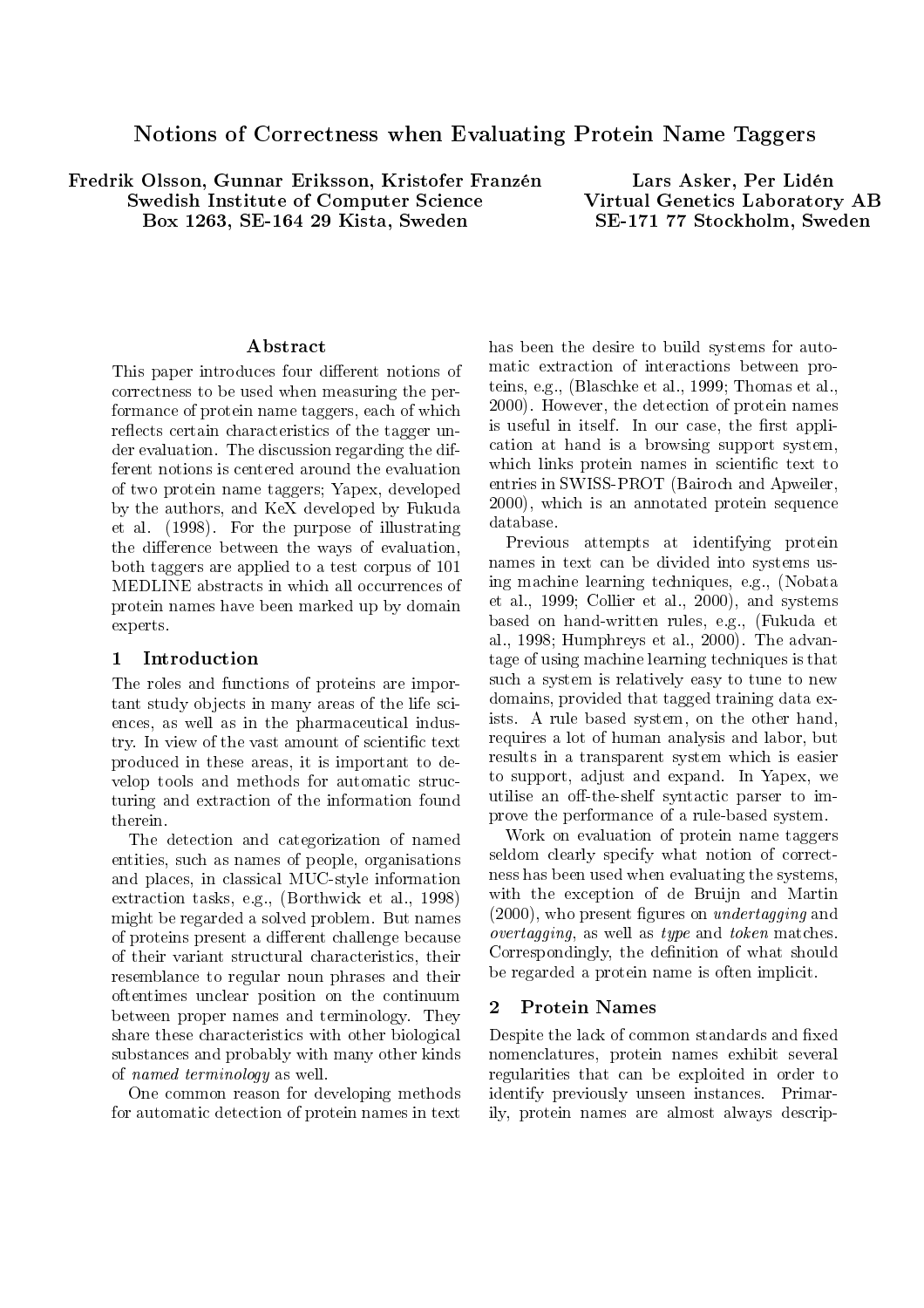tive in some way. Protein characteristics such as function (e.g. growth hormone), localization or cellular origin (such as  $HIV-1$  envelope qly*coprotein qp120*, physical properties (salivary *acidic protein-1*), similarities to other proteins (*Rho-like protein*) are commonly reflected in the name. Names are also constructed using a combination or abbreviation of the above. As can be noted from the examples, protein names often consist of multiple words.

It needs to be said that the definition of what should be considered a protein name is not selfevident and that it can be varied to a certain extent. In this study, we define a protein name semantically as something that denotes a single biological entity composed of one or more amino acid chains. Protein fragments or protein families are not included in this definition.

In addition to the semantic definition above, from a text structural point of view, we define a protein name as a sequence of words denoting a specific, individual protein entity. Furthermore, we also include some, more indirect, references to individual protein entities into the protein name definition, (e.g.  $\langle \text{prot>} \text{import} \rangle$  denotes derivatives). The definition excludes non-specific reference to individuals *(transcription factor, a 89 kD protein*). It also excludes most reference to groups or classes of proteins (*protein kinases*, *globulins*), though phrases denoting small groups of nearly identical proteins are included (eukary*otic RhoA-binding kinases*).

Finally, the definition of a protein name excludes anaphoric references to proteins *(this pro* $tein).$ 

### Yet another protein name 3  $extraction - Yapex$

Arguably, building information extraction systems always involves decisions regarding how to balance recall and precision; depending on the application, one may want to focus on one or the other. Yapex initially strives for high recall with the consequence of poor precision. Later modules in the pipelined system use filtering techniques and syntactic information to boost precision, and a local dynamic dictionary is eventually applied to increase recall.

The Yapex algorithm can be described as consisting of the seven steps described below: The

first four steps are concerned with the lexical analysis of singel word tokens, and the first two of these are implementations of some of the heuristic steps in the algorithm described by Fukuda et al. (1998) from which the terminology of these steps is borrowed. Steps five and six are concerned with the syntactic analysis of noun phrases and of the lexical categories derived in the previous steps, and the final step utilizes the syntactic information gathered to identify new single- or multi-word protein names.

The Yapex system is available for testing at http://www.sics.se/humle/projects/prothalt/.

### Lexical analysis of feature terms  $3.1$

Feature terms are words, e.g., receptor and en*zyme*, that describe the function or characteristics of a protein. These words often occur in or nearby a protein name and can be used as indicators of the presence of such a name. The analysis discriminates between internal and external feature terms, internal terms being words that belong to the name like *protein*, *particle*, and *receptor*. External feature terms are words  $-e.g.$  peptide, domain, and terminal – that acts as indicators of a protein name but, most often, does not constitute a part of the name itself, according to our protein name definition. Among the internal feature terms we treat strong terms separatly. These terms *(factor, receptor, and en-* $\mathit{zyme}$ ) are even stronger indicators of a protein name. We currently tag words as feature terms if we find them in our list of about 50 such words.

#### $3.2$ Lexical analysis of core terms

A core term constitutes the nucleus of a protein name. These terms are the parts of a protein name that show the closest resemblance to regular proper names in that the principles for their coining vary, and often are rather arbitrary. As candidates for these terms we pick words ending in *-ase* and *-in*, or strings with characteristics typical of protein names, *i.e.*, strings containing instances of upper case letters or numbers, found in names of proteins like  $HsMad2$  and  $U3-55k$ . Furthermore, as all protein names do not conform to the patterns above, words are dubbed core terms if they are found in a list of established protein names such as *interferon*.

Two general filters are applied to these terms to avoid overgeneration: Words consisting of  $\geq$ 50% non-word characters, and measuring units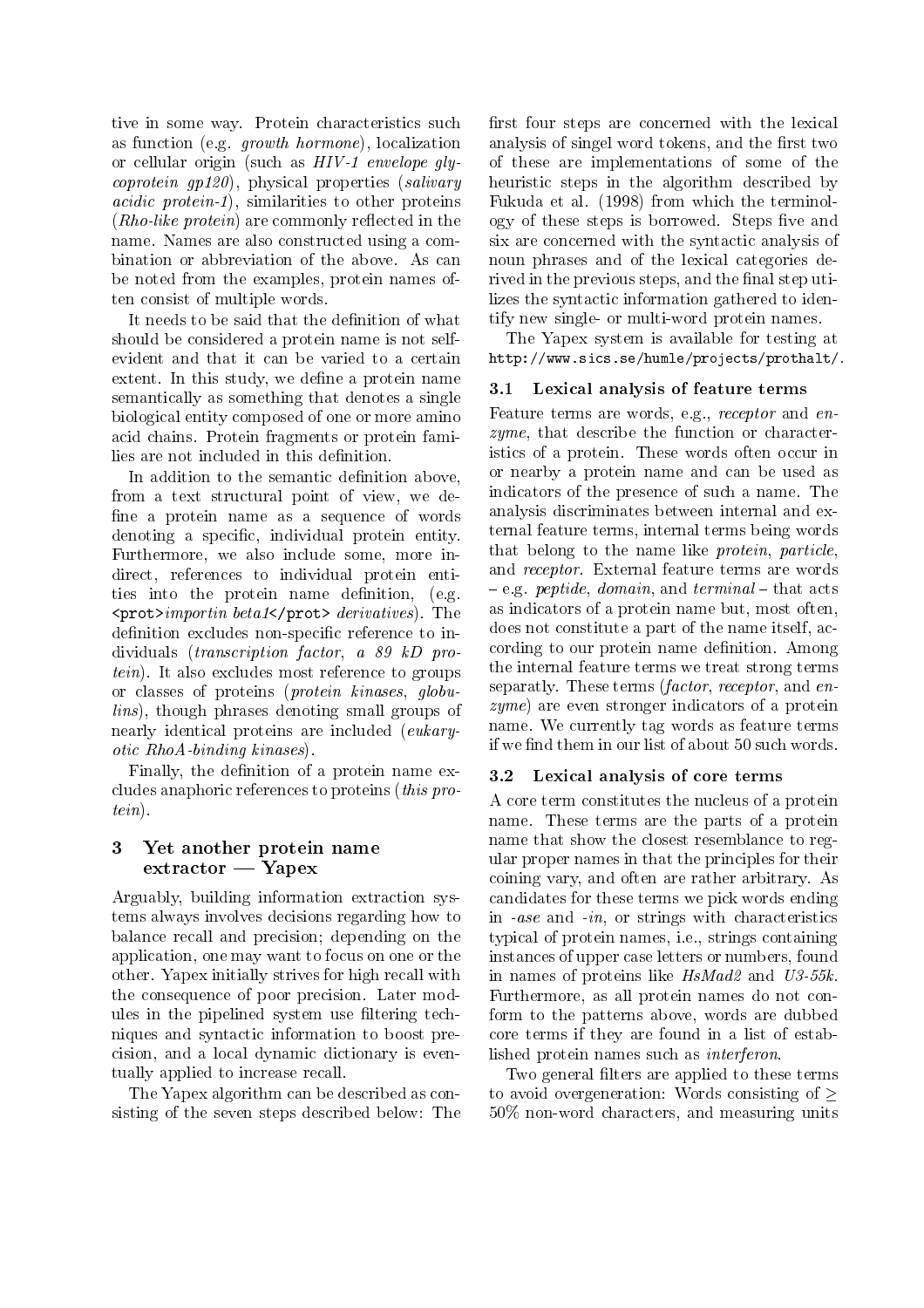are discarded as core terms.

### $3.3$ Lexical analysis of specifiers

Yapex also recognizes a third lexical category, the specifier. Specifiers are terms that often occur in the beginning or end of a protein name to, e.g., specify an individual protein. We treat arabic and roman numerals, letters, greek letter names, and combinations of these as specifiers.

### $3.4$ Applying filters and knowledge bases

To remedy the low precision obtained in the previous step, a set of filters is applied to get rid of false hits. Some filters use regular expression patterns of word suffixes to rule out, e.g., names of chemical substances. Other filters use patterns of whole words/expressions to filter out, e.g., personal names and other parts in bibliografical references, chemical formulas, arithmetic expressions, and amino acid sequences. A third group of pattern matching filters remove the core term annotation on words unlikely to function as core terms: Words,  $> 6$  charcters long consisting solely of upper case letters, or consisting of upper case letters and more than one hyphen are discarded.

Short core terms  $(< 3$  characters) get spe-Only those found in our cial treatment. short-protein-name knowledge base drawn from SWISS-PROT are considered core terms. All the others are tagged as potential core terms to be used later in the protein name identification process. Core terms resembling regular proper names are treated the same way.

### Finding noun phrases 3.5

In order to enhance detection of name boundaries, this step takes advantage of the Functional Dependency Grammar (FDG) parser from Conexor Oy (Tapanainen and Järvinen, 1997). For every noun phrase, we identify the head and its preceding lexical modifiers. This constitutes the minimal noun phrase – the noun phrase without any subordinate noun phrases - and is considered a potentional protein name location.

### Identifying protein names 3.6

To identify the protein name we start off by adjoining all specifiers to their preceeding core, potential core, or feature term. Then all external or plural feature terms, their adjoined specifiers, and words without a lexical analysis from Yapex is stripped off from the right edge of the noun phrase. From the left edge, words earlier identified as numerals together with measuring units are stripped off. The remaining part of the noun phrase is considered a potential protein name. It is selected as such if it contains a core term, a strong feature term together with at least one other word token, a feature term with an adjoined specifier, or a potential core term together with a feature term somewhere in the unstripped noun phrase.

### Applying a local dynamic 3.7 dictionary

The relevant terms in the protein names identified in the previous step are stored in a local dictionary as regular expressions. For every document, the dictionary is used in an additional tagging pass over the text to make possible flexible matching of protein names in noun phrases undetected or misinterpreted by the parser.

### $\overline{\mathbf{4}}$ Evaluation

### $4.1$ Reference and test corpora

From the set of answers obtained by posing the following query to  $\text{MEDLINE}^1$ , 99 abstracts were drawn randomly to form a reference (training) corpus used during development of Yapex:

## protein binding [Mesh term] AND interaction AND molecular

with the parameters *abstract*, *english*, *human*, *publication date 1996-2001*. The reference corpus, as well as the test corpus (described below), were annotated by domain experts connected to the Yapex project.

The test corpus consists of 101 MEDLINE abstracts and it is divided into two distinct parts, the first of which  $-$  corpus part one  $-$  contains 48 abstracts obtained as part of the result when posing the above query to MEDLINE. Part one contains a total of 1213 annotated protein names. The remaining 53 abstracts of the 101 in the test corpus — corpus part two — correspond to a randomly chosen, re-tagged sub-set

<sup>&</sup>lt;sup>1</sup>MEDLINE is a bibliographic database owned by the U.S. National Library of Medicine. MEDLINE can be searched via PubMed: http://www.ncbi.nlm.nih.gov/entrez/query.fcgi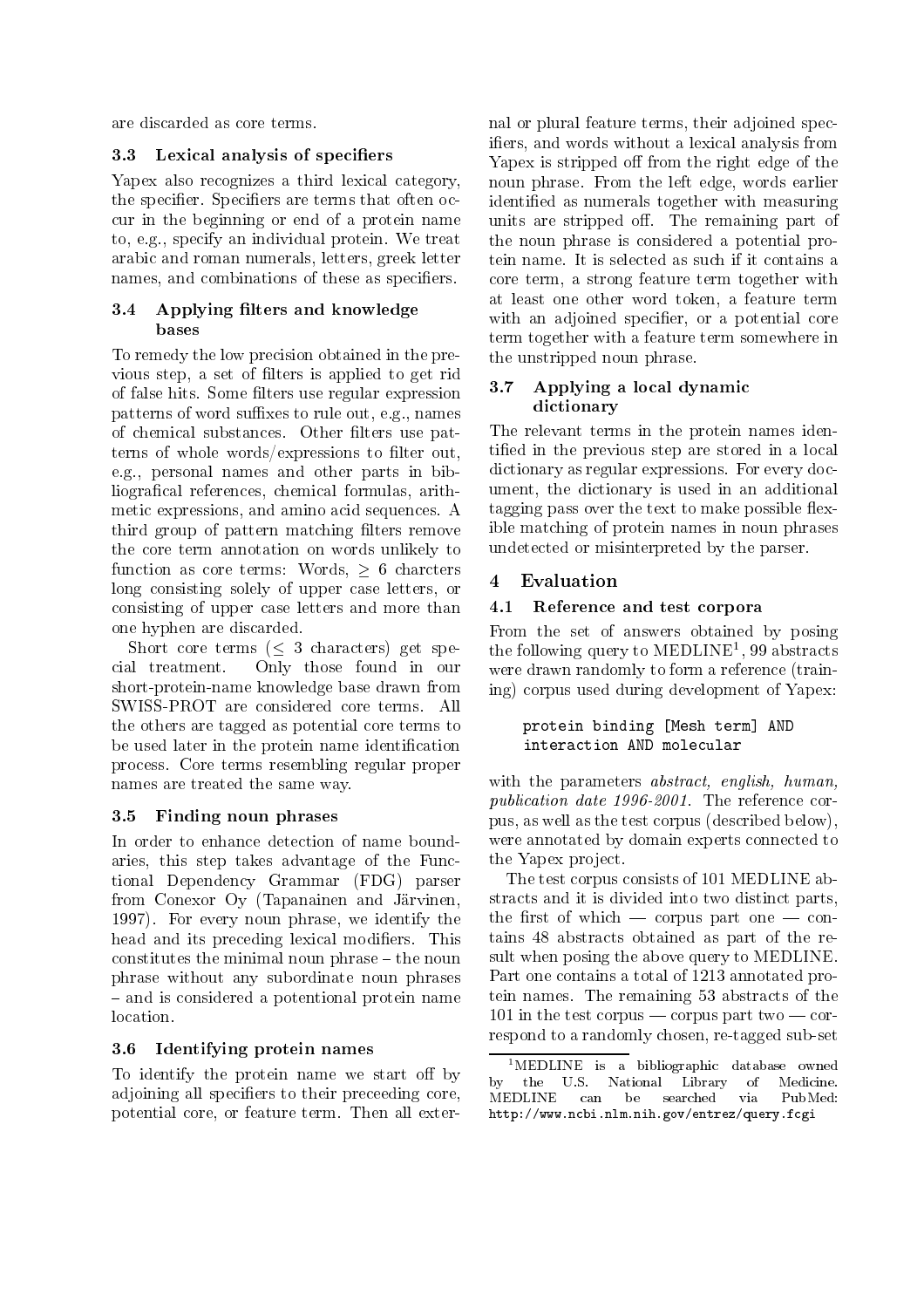|               | CORPUS PART ONE |              | CORPUS PART TWO |                | FULL CORPUS  |              |
|---------------|-----------------|--------------|-----------------|----------------|--------------|--------------|
|               | YAPEX           | <b>KEX</b>   | YAPEX           | <b>KEX</b>     | YAPEX        | <b>KEX</b>   |
| <b>SLOPPY</b> | $R = 82.8\%$    | $R = 83.5\%$ | $R = 80.9\%$    | $R = 83.4\%$   | $R = 82.1\%$ | $R=83.5\%$   |
|               | $P = 82.9\%$    | $P = 86.0\%$ | $P = 85.3\%$    | $P = 76.2\%$   | $P = 83.8\%$ | $P = 82.1\%$ |
|               | $F=82.9\%$      | $F = 84.7\%$ | $F=83.0\%$      | $F=79.6\%$     | $F = 82.9\%$ | $F = 82.8\%$ |
| PNP           | $R = 74.0\%$    | $R = 68.9\%$ | $R = 73.3\%$    | $R=60.1\%$     | $R = 73.7\%$ | $R = 65.3\%$ |
|               | $P = 73.4\%$    | $P = 47.7\%$ | $P=77.8\%$      | $P = 40.1\%$   | $P = 75.1\%$ | $P = 44.5\%$ |
|               | $F = 73.7\%$    | $F=56.4\%$   | $F = 75.5\%$    | $F = 48.1\%$   | $F = 74.4\%$ | $F=52.9\%$   |
| <b>STRICT</b> | $R = 67.1\%$    | $R = 43.2\%$ | $R = 65.3\%$    | $R = 37.5\%$   | $R = 66.4\%$ | $R = 41.1\%$ |
|               | $P = 67.2\%$    | $P = 44.5\%$ | $P = 68.8\%$    | $P = 34.3\%$   | $P = 67.8\%$ | $P = 40.4\%$ |
|               | $F = 67.1\%$    | $F = 43.8\%$ | $F = 67.0\%$    | $F=35.8\%$     | $F = 67.1\%$ | $F = 40.7\%$ |
| <b>LEFT</b>   | $R = 74.7\%$    | $R = 57.4\%$ | $R = 72.9\%$    | $R = 54.3\%$   | $R = 74.0\%$ | $R = 56.2\%$ |
| <b>OR</b>     | $P = 74.7\%$    | $P = 59.1\%$ | $P=76.9\%$      | $P = 49.7\%$   | $P = 75.5\%$ | $P = 55.3\%$ |
| RIGHT         | $F = 74.7\%$    | $F = 58.2\%$ | $F = 74.9\%$    | $F=51.9\%$     | $F = 74.8\%$ | $F = 55.8\%$ |
| <b>LEFT</b>   | $R = 71.6\%$    | $R = 60.9\%$ | $R = 71.9\%$    | $R = 65.4\%$   | $R = 71.7\%$ | $R=62.6\%$   |
|               | $P = 71.7\%$    | $P = 62.7\%$ | $P = 75.8\%$    | $P = 59.8\%$   | $P = 73.2\%$ | $P = 61.5\%$ |
|               | $F = 71.7\%$    | $F=61.8\%$   | $F = 73.8\%$    | $F = 62.5\%$   | $F = 72.5\%$ | $F = 62.1\%$ |
| RIGHT         | $R = 77.7\%$    | $R = 53.8\%$ | $R = 74.0\%$    | $R = 43.3\%$   | $R = 76.3\%$ | $R = 49.9\%$ |
|               | $P = 77.8\%$    | $P = 55.4\%$ | $P = 78.0\%$    | $P = 39.6\%$   | $P = 77.9\%$ | $P = 49.1\%$ |
|               | $F = 77.8\%$    | $F = 54.6\%$ | $F = 75.9\%$    | $F\,=\,41.3\%$ | $F = 77.1\%$ | $F = 49.5\%$ |

Table 1: Results for Yapex and KeX given in recall  $(R)$ , precision  $(P)$ , and F-score  $(F)$ .

of the GENIA corpus (Collier et al., 1999) containing 723 annotated protein names. The reference and test corpora are mutually exclusive.

### $4.2$ Notions of correctness

This evaluation presents performance figures for Yapex and  $\text{KeX}^2$  on the test corpus using four different notions of correctness. The performance is measured according to the following different notions of correct matching:

- SLOPPY: If any token of the proposed hit, as suggested by the tagger, matches some token of the answer key, constructed by domain experts, the hit is counted as a match.
- PROTEIN NAME PARTS (PNP): Each token of the hit that matches any token of the answer key is counted as one match. This is a quantification of the SLOPPY match, that gives the degree of overlap between the proposed hit and the answer key.
- STRICT: If a proposed hit matches one answer key exactly, the hit is counted as a match.

BOUNDARY:

- LEFT: If a proposed hit exactly matches a left boundary in the answer key, the hit is counted as a match.
- RIGHT: If a proposed hit exactly matches a right boundary in the answer key, the hit is counted as a match.
- LEFT OR RIGHT: If a proposed hit exactly matches any boundary of the answer key, the hit is counted as a match.

### 4.3 Results

In Table 1, Yapex and KeX are compared in terms of precision, recall and F-score<sup>3</sup>. Looking at the SLOPPY row in the table, we can see that this is the only notion under which Yapex and KeX yield similar figures. The difference between the systems is more obvious, in favour of Yapex, when the other notions of correctness are reviewed — the figures for Yapex are substantially better when measuring the taggers' performance in terms of PNP, STRICT, LEFT, RIGHT and LEFT OR RIGHT. We notice also that it is

$$
F=\frac{(\beta^2+1)PR}{(\beta^2P+R)}
$$

 ${}^{2}$ KeX is a freely available protein name tagger based on the algorithms presented by Fukuda et al. (1998). KeX can be downloaded from http://www.hgc.ims.u- $\rm{to}$ kyo.ac.jp/service/tooldoc/KeX/intro.html.

 ${}^{3}$ F-score is a measure combining precision and recall:

where  $\beta$  is a parameter that represents the relative importance of Precision  $(P)$  and Recall  $(R)$ , in our case equally important.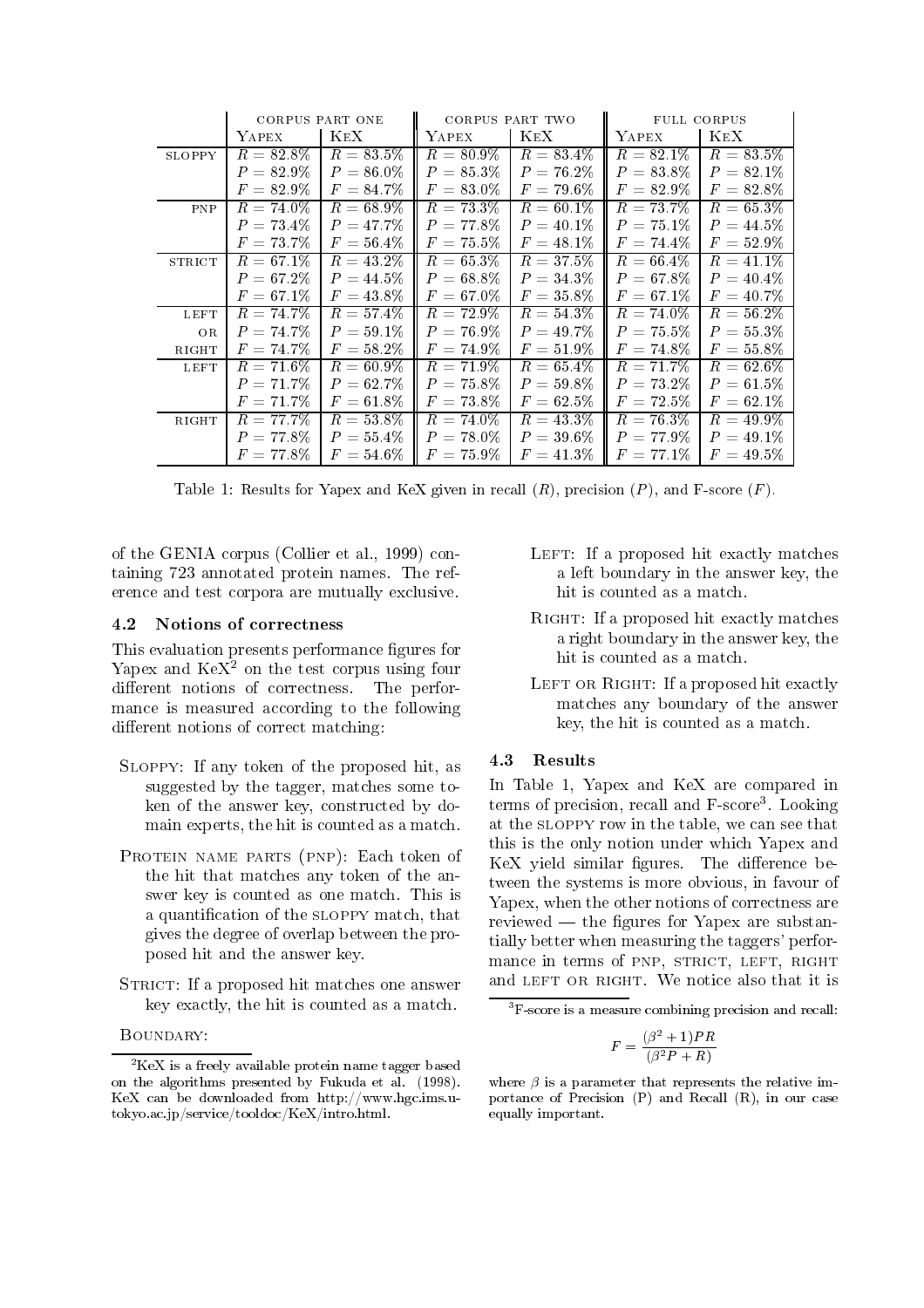only under the SLOPPY condition that KeX performs close to the results reported in de Bruijn and Martin (2000), but not at all close to what its authors reported in (Fukuda et al., 1998).

Both taggers appear to be stable in the sense that each tagger exhibits similar figures for both precision and recall in any given row in Table 1, with one exception  $-$  the difference between recall and precision for KeX under the PNP notion. This, in combination with the results under the SLOPPY condition, suggests that KeX's matches are too long; KeX's high recall and precision under SLOPPY tells us that KeX's suggestions are located close to the correct ones without to many false suggestions entirely outside. Still, KeX gives a lot of false suggestions when it comes to protein name parts.

Visualizing the F-scores for the full corpus evaluation in Figure 1, it is clear that both a STRICT and a PNP definition of a match favours the Yapex system. The result under the PNP condition clearly shows that the overlap between the proposed hits and the corresponding answer keys is remarkably higher for Yapex than for KeX, i.e., Yapex will find more of the protein name parts. We believe that this is due to the ability of the FDG parser to analyse noun phrases well, and thereby predict the boundaries of protein names.

When looking at the result under the STRICT condition, the impression remains the same, suggesting that Yapex is much better at finding the exact edges of the protein names. This is also shown by the result under the LEFT, RIGHT, and LEFT OR RIGHT conditions in Table 1. In fact, this difference is further emphasized if we look at only the correct hits under the SLOPPY condition. Looking at the result this way (Figure 2), we find that Yapex recognizes the correct left boundary in 87.4% of all cases, while the figure for recognising the correct right boundary is a bit higher; 93%. The same figures for KeX is 75% for the left boundary and 59.8% for the right. Thus, in contrast to Yapex, the KeX system appears to correctly recognise the left boundary more often than it does the right boundary. Further, given a SLOPPY hit, Yapex finds one of the left and right boundaries in  $90.2\%$  of the cases, while the same figure for KeX is 67.4%. The difference between Yapex and KeX is even greater in the case of the sys-



Figure 1: F-score for Yapex and KeX when evaluated on the full corpus along the SLOPPY, PNP and STRICT notions.



Figure 2: Given a SLOPPY hit, this chart shows the probability of finding protein name boundaries for Yapex and KeX.

tems correctly matching both the left and right boundaries (i.e., STRICT) of a protein name under the SLOPPY condition;  $80.9\%$  and  $49.2\%$  for Yapex and KeX, respectively.

#### 5 **Discussion**

To problematize the metrics of recall and precision, we have choosen to evaluate along several notions of correctness. What is relevant to annotate varies with the intended application. and different methods of evaluation can highlight characteristics of competing systems. PNP is a relevant measure for this kind of named ter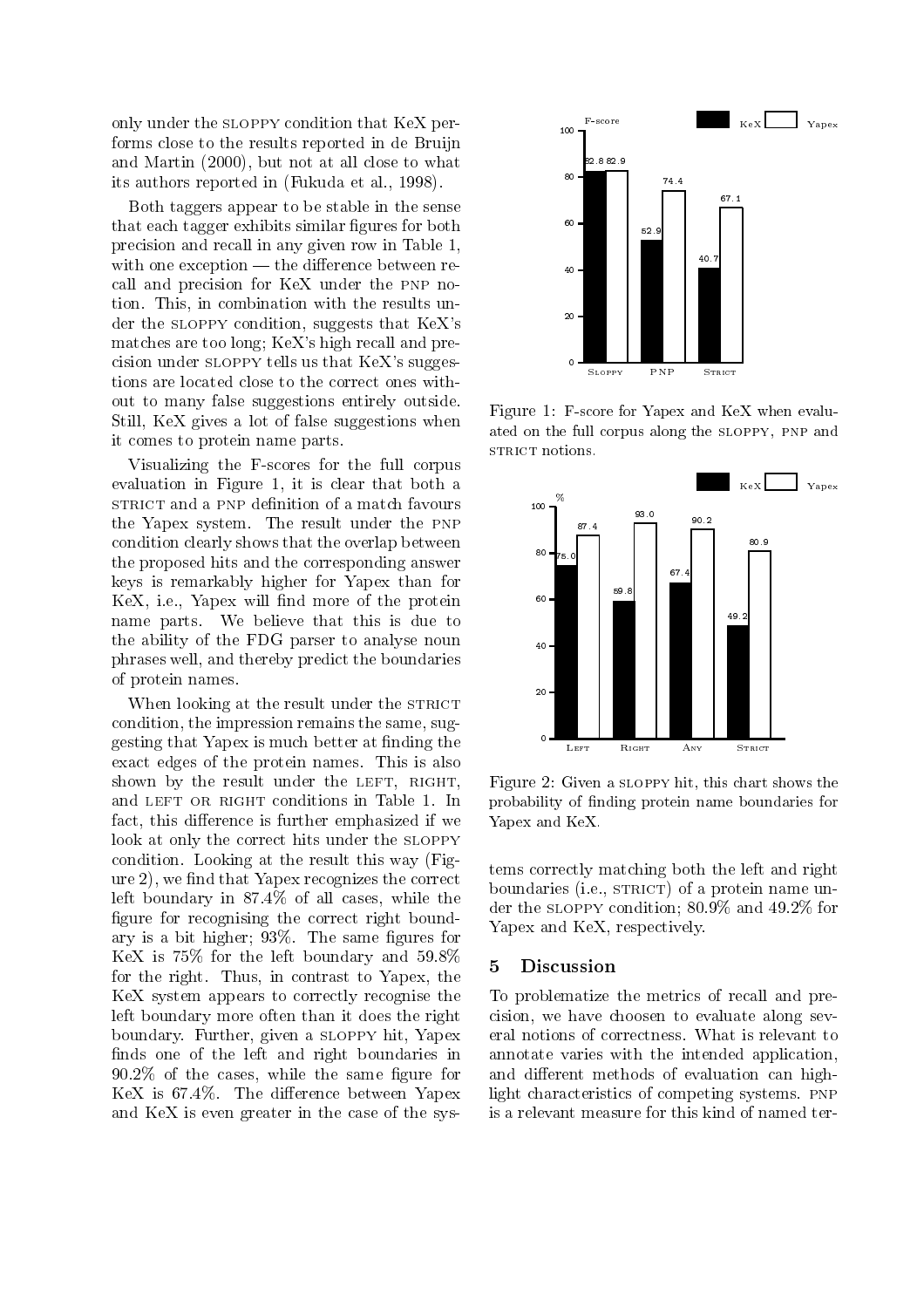minology where even human domain experts argue about the boundaries of names, since it gives an idea of how much of the multi-word proteins the systems match.

We believe that by equipping Yapex with capabilities of elaborate syntactic analysis, it performs better in recognising protein names with respect to boundaries as well as content, than a system like KeX that does not explicitly exploit syntax. There is nothing surprising about a syntatic parser being able to aid in the detection of protein names; names cannot be found anywhere but in noun phrases. Given a perfect parser that identifies minimal noun phrases, the problem would be reduced to deciding if the noun phrase is a protein name or not. It should be noted though, that we use the FDG parser without modification; it has not been trained to handle this quite specific subdomain of text. Our technique of boosting the identification of protein names by using the Local Dynamic Dictionary finds noun phrases that were not correctly analysed as such by the parser.

What notion of correctness to actually choose to describe the performance of a protein name tagger depends on the setting in which it will be used; in our case, the tagger will be used in a browsing aid, connecting protein names in MEDLINE abstracts with the SWISS-PROT database. Since the query to SWISS-PROT can be made in a way that does not require all parts of the tagged protein name to be present in a SWISS-PROT entry to yield a match, it is not crucial that the tagger achieves perfect matches of the protein names. Thus, in our case, a figure obtained with the SLOPPY notion may suffice to describe the performance of the tagger. In an information extraction setting where the goal is to automatically build a high quality database, it would be more important to find the exact boundaries of the protein names, hence, such an application would benefit from a description along the STRICT or BOUNDARY notions.

It is hard to compare two systems like Yapex and KeX and still maintain a balanced record of  $result$  — there is always a risk that the test data is biased towards one of the systems. In this particular case, the domain experts that annotated the test corpus were also involved in discussing the development of Yapex, thus the annotators' definition of what constitutes a protein name is likely to favour Yapex over KeX. It is possible, e.g., that KeX's low performance under the STRICT, and especially the RIGHT condition is due to a target definition that includes parts of proteins, such as protein sites and domains. Solving problems like this calls for researchers performing similar studys in the field to clearly state their definitions of what is considered relevant for solving a particular task. Ideally, the research community should strive for shared and open resources. The GENIA project (Collier et al., 1999) is an effort in this direction, but unfortunately, the subclasses of the GENIA protein ontology turned out to be incompatible with our definition of protein names.

### Conclusions 6

The LEFT OR RIGHT, LEFT, RIGHT and STRICT notions are suitable for describing a system's behaviour in a setting such as information extraction, where it is crucial that the terms searched for are exactly matched in their entirety. The SLOPPY notion describes a system's ability to find at least some part of the target, and it is sufficient only when the output from the system at hand is to be used in a setting where perfect matches are not crucial.

A combination of the SLOPPY notion and the BOUNDARY one (as in Figure 2) is good for illustrating how well a system is able to delimit a match once it has got a hold of one of the parts of the term searched for.

Presenting results using PNP is suitable for highlighting the system's ability to cover multiword names.

By using these new notions of correctness  $-$ PNP, STRICT and the variants of BOUNDARY - in addition to the commonly used SLOPPY notion, we have illustrated that it is possible to shed light on different aspects of the performance of protein name taggers. Taking into consideration the nature of protein names as such, i.e., the way they are constructed and behave. lead us to believe that the notions are suitable also for other kinds of named terminology.

## Acknowledgements

This project has been partially funded by VIN-NOVA, the Swedish Agency for Innovation Systems.